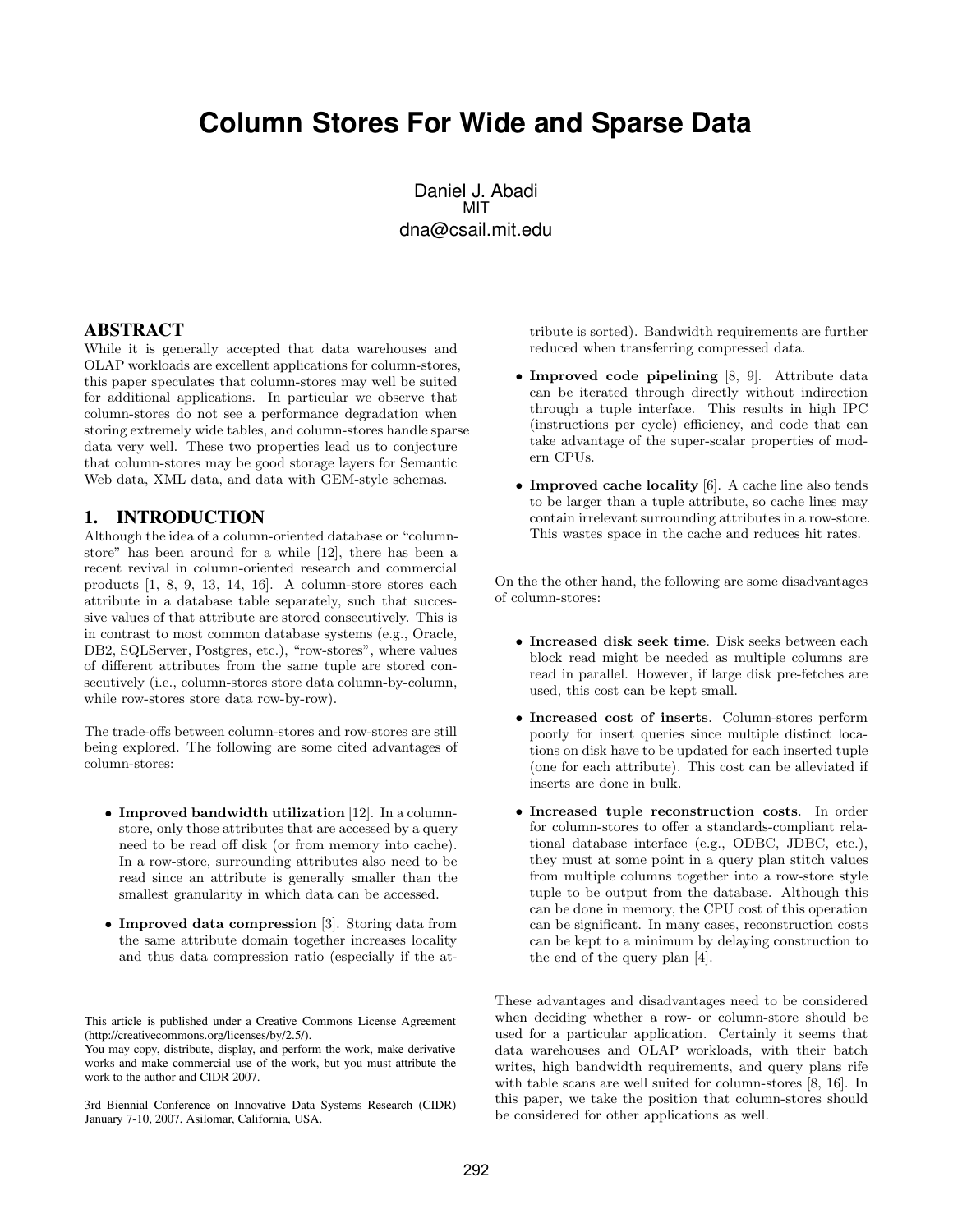In particular, we make two observations about column-stores, derived from the first two advantages listed above, that open up the potential for other column-store applications. These observations are:

- Wide tables are not a problem for column-stores. In a column-store, if a query accesses a fixed number of attributes from a table, it does not matter if the table is 5 columns wide or 5 million. Only those columns that are needed by the query need to be read in and processed. In a row-store, these extra columns cannot so easily be ignored.
- Sparse columns are not a problem for columnstores. Since column-stores can choose a domain specific compression algorithm for each attribute, an appropriate NULL suppression algorithm can be chosen for each column, selected based on the column sparsity.

Consequently, we believe that column-stores should be considered to store data with wide, sparse schemas. In this paper, we focus on the Semantic Web, XML, and databases with GEM-style schemas (an extension of the relational model to include richer semantics with respect to the notion of an entity [19]) as applications where these advantages might be beneficial.

In the next section, we describe in more detail why columnstores handle wide tables well and why column-stores handle sparse data well. Then in Section 3, we describe why this allows columns-stores to be applied to the Semantic Web, XML, and databases with GEM-style schemas.

# **2. TWO OBSERVATIONS**

In this section, we describe in detail why column-stores can store wide, sparse data well.

# **2.1 Wide Schemas**

Agrawal et. al. [5] point out situations where it would be desirable to have very wide schemas, but where performance can be problematic. For example, imagine an e-commerce marketplace for the electronics industry that consolidates information about parts from thousands of manufacturers. The catalog may contain two million parts classified into 500 categories with 4000 attributes per category. Storing each category as a 4000-column wide table is a potential performance disaster in a row-store, since a table scan for a query that accesses only a small percentage of these attributes will result in a significant waste of disk bandwidth.

The problem is that data is read from disk in blocks (and from memory in cache lines) and these data blocks are generally much larger than an individual attribute, even usually larger than a tuple. Consequently, in order to read in a desired attribute, one must read in the surrounding unnecessary attributes as well, wasting bandwidth. In a columnstore, since values from the same attribute are stored together consecutively, this is not a problem.

Thus, column-stores open up the possibility for schemas that are orders of magnitude wider than current limitations. Note also that adding new columns to a column-store is a trivial task.

## **2.2 Sparse Attributes**

In a row-oriented DBMS there are a variety of options for handling a NULL attribute. One option is to prefix the tuple with a bit-string that indicates which attributes are NULL. If an attribute is NULL, the corresponding bit in the bitstring is set, and either a "don't care" symbol is inserted into the tuple or the attribute is omitted all together. The former option is a waste of space, while the latter option slows down tuple random access; the nth attribute is no longer located at the nth position in the tuple (which it would be if n is in the fixed-width attribute section of the tuple); instead the NULL bit-string has to be processed to derive where the nth attribute is located.

There are a few other ways NULLs can be handled. Instead of storing a bit-string in front of the tuple, a value in the attribute domain can be reserved to represent NULL. However, this option always wastes space for NULLs. Alternatively (as is done in Oracle 10g), every attribute in a tuple can be preceded by a length attribute. NULLs still waste a little space (1 byte to indicate a length of 0), and tuple random access is still slow (every attribute becomes a variable length attribute). Another option, for very sparse data, is an interpreted attribute layout [7] where a tuple is a set of attribute-value pairs, and omitted attributes are assumed to be NULL. However, this scheme reduces performance of tuple random access - the nth attribute can only be found by scanning the attribute-value list rather than jumping to it directly. Thus, for each of the above described options for handling NULLs, NULLs either waste space or hinder performance. (Note that wasting space also has performance consequences since table scans become slower).

In a column-oriented DBMS, NULLs are much easier to handle, and impose a significantly smaller performance overhead. From a high level, NULLs in a column-store can be thought of as another potential column value that can be compressed using column-oriented compression. If a column is sparse, these NULLs can be run-length encoded; otherwise other encoding techniques can be used (described below). Different NULL compression techniques can be used for different columns of different sparsities.

To demonstrate the ability of column-stores to handle NULL data, we extended C-Store, an open source column-oriented database that we have been building for the past several years [2], with three techniques for handling NULLs. In each case, a page is divided into three parts: a header indicating the position (the ordinal offset of a value within the column, also sometimes called a virtual tupleID) range that the page covers and the number of non-NULL values inside that range; a list of the non-NULL values in that page; and a representation of the positions (tupleIDs) for that column where the value is not NULL. Depending on the sparsity of the column, these positions can be represented in one of three ways: for sparse columns these positions are just a list (see Figure 1a); for columns with intermediate sparsity these positions are represented using a bit-string with '1's located at the non-NULL positions (see Figure 1b); and for low sparsity columns non-NULL positions are represented using position ranges (see Figure 1c).

Thus, from a space overhead, NULLs take up minimal space.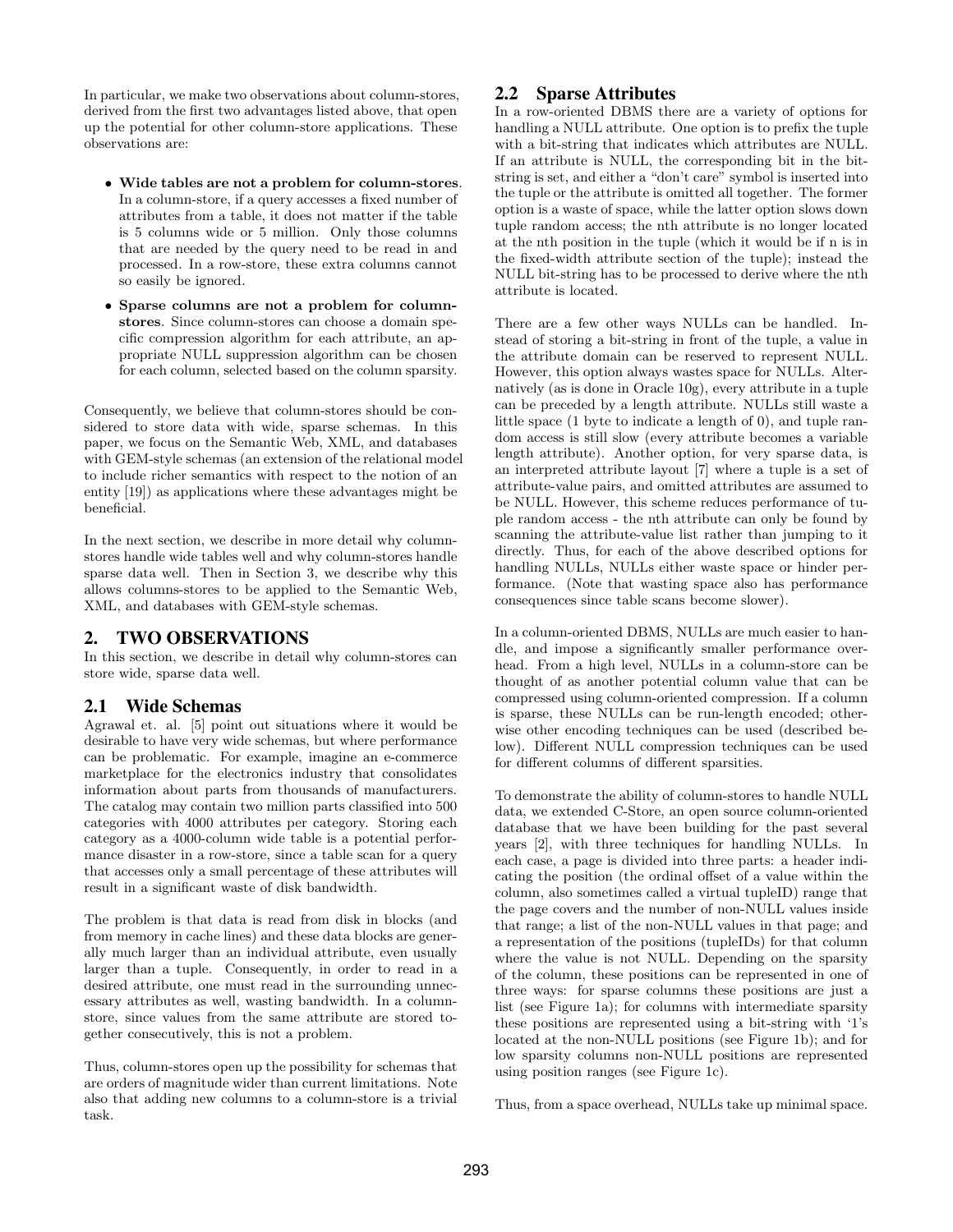

Figure 1: Positions represented using a list (a), a bit-string (b), and as ranges (c) for sparse columns

NULL values are omitted from the column. The cost is the additional overhead of representing the positions of the non-NULL values. For the position list scheme, the cost is an extra 32 bits per non-NULL value. However, since this is only used for sparse columns, for a column with 98% sparsity, an average of 0.65 bits are wasted per NULL value. For the bit-string scheme, the total space needed to represent the positions is equal to 1 bit per value in the column (NULL or non-NULL). Thus, for a column with 50% sparsity, this cost is 2 bits per NULL value. For the position-range scheme, the total space needed to represent the positions is equal to 64 bits per non-contiguous NULL value. But since this scheme is only used for dense columns, the total space wasted on NULLs is small. Note that if the column is sorted (or secondarily sorted), long runs of NULLs will appear, and this scheme will perform particularly well.

The key difference from row-stores is that while these schemes avoid wasting space in storing NULL data, they do not suffer the tuple attribute extraction cost that similar schemes in row-stores do. Consider the following simple example: a predicate needs to be applied to a column that may contain NULLs (say for the Xth column in the table). In a rowstore, for each tuple, the Xth attribute must be found. For schemes that save space by not representing NULLs, the Xth attribute will not be in a fixed location in the tuple, so iteration through the tuple header or the X-1 attributes must occur. Further, if there is no index on that attribute, this Xth attribute must be identified in every tuple - even for those tuples whose value is NULL in the Xth attribute. In contrast, for column-stores, finding the Xth attribute is trivial (simply jump to the Xth column). Further, only the not-NULL values need to be iterated through since the NULL values are not stored. The list of positions for which the predicate succeeded is determined by iterating through the position representation in parallel with the non-NULL values of that column. (See [4] for a more detailed description of how selections are performed in C-Store).

As a case in point, we show the results from a simple experiment performed on a version of C-Store we extended to handle sparse attributes. We created a table with ten

columns and filled them with 10,000,000 values drawn randomly from an integer domain. A percentage of the values in each column were given a NULL value according to the table sparsity (multiple tables were created with varying sparsities ranging from 0 sparsity – no NULLs, to 99% sparsity – 99 out of every 100 values were NULL). The sparsity of each column in the table was the same.

We applied the following query to each table of varying spar $sity<sup>1</sup>$ :

| $SELECT$ count $(*)$ |  |  |                        |  |  |  |  |
|----------------------|--|--|------------------------|--|--|--|--|
| FROM T               |  |  |                        |  |  |  |  |
| WHERE $T.1 > CONST$  |  |  |                        |  |  |  |  |
|                      |  |  | $OR$ T.2 $>$ CONST     |  |  |  |  |
|                      |  |  | OR T 3 > CONST         |  |  |  |  |
|                      |  |  | OR T 4 > CONST         |  |  |  |  |
|                      |  |  | OR T 5 > CONST         |  |  |  |  |
|                      |  |  | OR T.6 > CONST         |  |  |  |  |
|                      |  |  | OR T 7 > CONST         |  |  |  |  |
|                      |  |  | OR T 8 > CONST         |  |  |  |  |
|                      |  |  | $OR$ T $9$ $>$ $CONST$ |  |  |  |  |
|                      |  |  | R T 10 > CONST         |  |  |  |  |

Thus, a selective predicate is applied to each column in the table, and the result aggregated. Figure 2(a) shows the time needed to run this query as the column sparsity is varied. This number is compared with a naive version of C-Store that wastes space on NULLs by physically storing them, and the best possible query time (i.e., if the NULLs were not present – instead of the table being 50% sparse, it is 50% smaller). The difference between the sparse C-Store line and the target performance line is thus the overhead imposed by C-Store for representing and processing the NULLs in the column. As can be seen, this overhead is small.

(Our benchmarking system is a 3.0 GHz Pentium IV, running RedHat Linux, with 2 Gbytes of memory, 1MB L2

<sup>&</sup>lt;sup>1</sup>We chose 2147481974 to be the constant value since the was the most selective predicate that could be applied while making sure that each column returned at least one selected value which was useful to cross-check query results between C-Store and the commercial row-store we experiment with.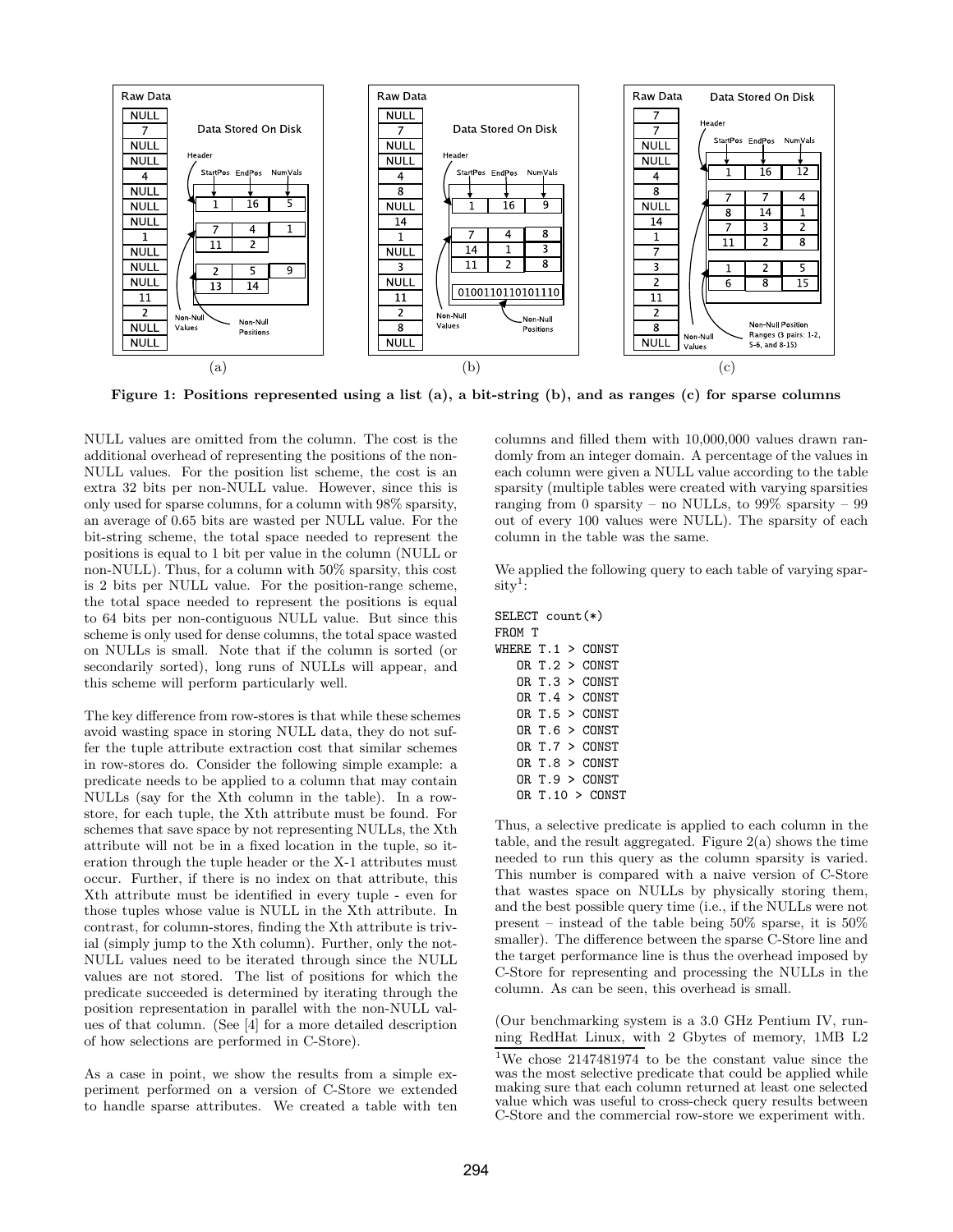

Figure 2: Total query time (a) and its CPU component (b) of running an aggregation query on a table with varying sparsity on C-Store

cache, and 750 Gbytes of disk. The disk can read cold data at 50-60MB/sec.)

Since the query is simple, it is disk limited, so in essence Figure 2(a) is just showing the time needed to read the table off disk. Figure 2(b) shows the CPU component of query time, thus showing that the processing overhead of NULLs is also small.

Figure 3(a) and (b) shows the graphs when the same query is run on the same data on a popular commercial row-store system. The time needed to run this query as the column sparsity is varied is again compared to the best possible query time (i.e., if the NULLs were not present – instead of the table being 50% sparse, it is 50% smaller). Clearly, the overhead imposed by the row-store for representing and processing the NULLs is larger than C-Store.

The differences in the total query times between C-Store and the commercial row-store (even for dense data) are not the same since the column-store uses vectorized code for predicate application and has a smaller per-tuple storage overhead. For this reason, it is more interesting to compare each system against the target time rather than against each other.

## **3. THREE WIDE, SPARSE APPLICATIONS**

Now that we have established that column-stores are a good way to store wide, sparse tables, we look at three examples where these advantages of columns-stores are very important, such that column-store technology may be applied to areas other than data warehouses and OLAP workloads.

#### **3.1 RDF**

RDF (Resource Description Framework) is a foundation for processing information stored on the Web. It is the data model behind the Semantic Web vision whose goal is to enable integration and sharing of data across different applications and organizations. RDF describes a particular resource (e.g., a Website, a Web page, or a real world entity) using a set of RDF statements of the form  $\lt$ subject, property, object>. The subject is the resource, the property is the characteristic being described, and the object is the value for that characteristic: either a literal or another resource. For example, an RDF triple might look like: <http://www.example.org/index.html, http://www.example .org/ontology/dateCreated, "12/11/06">.

The naive way to store a set of RDF statements is in a relational database with a single table including columns for subject, property, and object. While simple, this schema quickly hits scalability limitations, as common queries such as those that want multiple property-object value pairs for a given subject require a self-join on subject. One common way to reduce the self-join problem [10, 17, 18] is to create separate tables for subjects that tend to have common properties defined. The rows in the table are subjects, columns are properties, and values are objects (i.e., a row in this table is a set of object values for some predefined properties of a particular subject). NULLs are used if a subject does not have a property defined. These tables are called property tables or subject-property matrix materialized join views. For example, for the raw RDF data (URI prefixes are not shown for simplicity):

| Subject | Property | Object   |
|---------|----------|----------|
| Isaac   | rdf:type | student  |
| Isaac   | Age      | 26       |
| Rachel  | rdf:type | post-doc |
| Isaac   | Year     | 3rd      |
| Rachel  | Office   | 925      |
| Rachel  | Age      | 29       |

The following property table can be created:

| Subject | rdf:type | Age | Year | Office |
|---------|----------|-----|------|--------|
| Isaac   | student  | 26  | 3rd  | NHLI.  |
| Rachel  | post-doc | 29  | NHLI | 925    |

Since Semantic Web data is often semi-structured, storing this data in a row-store can result in very sparse tables as more subjects or properties are added. Hence, this normalization technique is typically limited to resources that contain a similar set of properties. Thus, many small tables are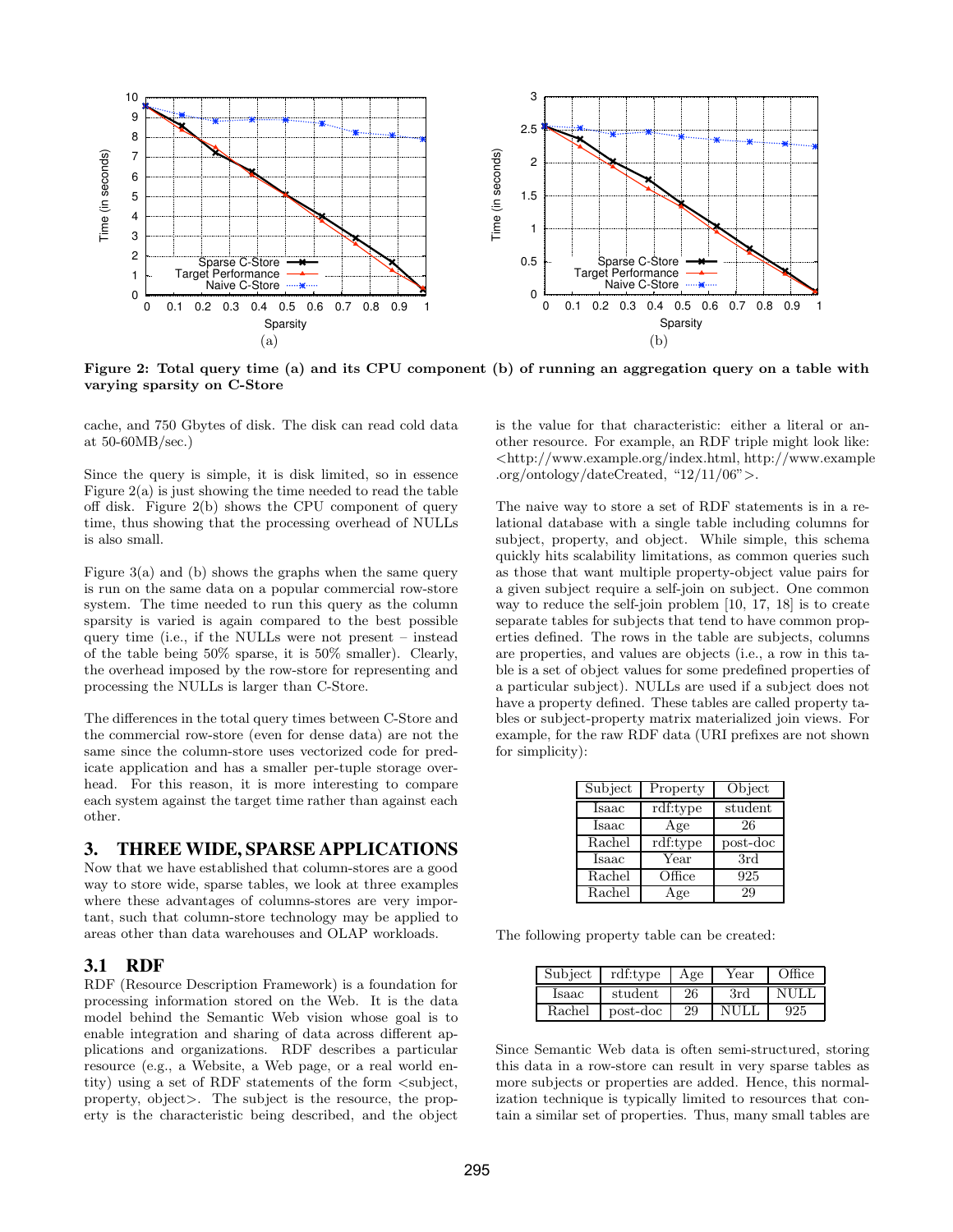

Figure 3: Total query time (a) and its CPU component (b) of running an aggregation query on a table with varying sparsity on a commercial row-store

usually created. The problem is that this may result in union and join clauses in queries since information about a particular subject may be located in many different property tables. This complicates the plan generator and query optimizer and can degrade performance. When stored in a column-store, these additional property tables are not needed, since, as we have discussed, there is no penalty to storing wide, sparse tables of this sort.

Another limitation of the property table approach is that RDF data often have multiple object values for the same subject-property pair (e.g., in the example above, if Rachel had two offices rather than just one). This means that property tables can have multi-valued attributes (e.g., office). The common implementation (such as in the Jena Semantic Web toolkit [17]) is to store multi-valued attributes separately from the other property tables in their own separate table with two columns: subject, and object value (e.g., if Rachel's two offices were 925 and 261, then  $\langle$ Rachel,925 $\rangle$ and  $\langle$ Rachel,261 $>$  would be two rows in the office property table). For data with many multi-valued properties (which is common for Semantic Web data), this results in the creation of many of these two column tables which may have to be joined together at query time.

The ability of column-stores to store wide, sparse tables enables multi-valued attributes to be stored in the same row as single-valued attributes. They can either be stored in an array, or even can be stored in multiple columns. This further improves performance by reducing the number of joins that must be performed on the data.

Thus, if built on top of a column-store, property tables could be made arbitrarily wide with NULLs at undefined properties and multi-valued attributes for properties that can have multiple object values for the same subject. We have recently begun a research project where we are building a RDF store on top of a column-store. Our initial results, on a 50 million triple library data benchmark, are very promising, with queries that used to take thousands of seconds on a naive triple store, and hundreds of seconds on a schema that includes multiple property tables, being executed in less than a minute on a wide, sparse single property table.

## **3.2 XML**

There has been a body of work [11, 15] that attempts to store XML data in standard relational DBMSs. Most techniques that store XML data in relational tables store XML elements in relations and XML attributes as attributes of these relations. Parent/child and sibling order information are also stored as attributes. Path expressions, which are prevalent in XML queries, require joins between element tables where the number of joins is proportional to the size of the path expression.

Although this can get fairly expensive, [11] shows that such an approach (they call it the binary approach), despite the many joins, beats an alternative scheme (they call it the universal table approach) which fully denormalizes all of the element tables into a single universal table (the universal table is so large from repeated data and NULLs, that the I/O cost of accessing it is prohibitive). [15] describes an inlining technique that reduces the number of joins required to evaluate path expression queries by including as many descendant elements of a particular element as possible in the same relation. The feasibility of having wide, sparse schemas in column-oriented design allows inlining to be used for elements with many descendants, and could even allow for a limited amount of recursive element expansion. Indeed, the universal table approach can be revisited (though repeated data is still an issue).

If no DTD is defined, the data is less structured, and the attributes and child elements for a particular element are less predictable. However, adding columns to a relation can be trivially done in column-stores even if the new column is almost entirely NULL. This allows new attributes and children to be added without impacting storage and queries on the other columns.

# **3.3 Databases With GEM style schemas**

Zaniolo argues in his work on GEM [19] that "the main limitation of the relational model is its semantic scantiness, that often prevents relational schemas from modeling completely and expressively the natural relationships and mutual constraints between entities." He thus proposes an extension of the relational model that includes generalization,